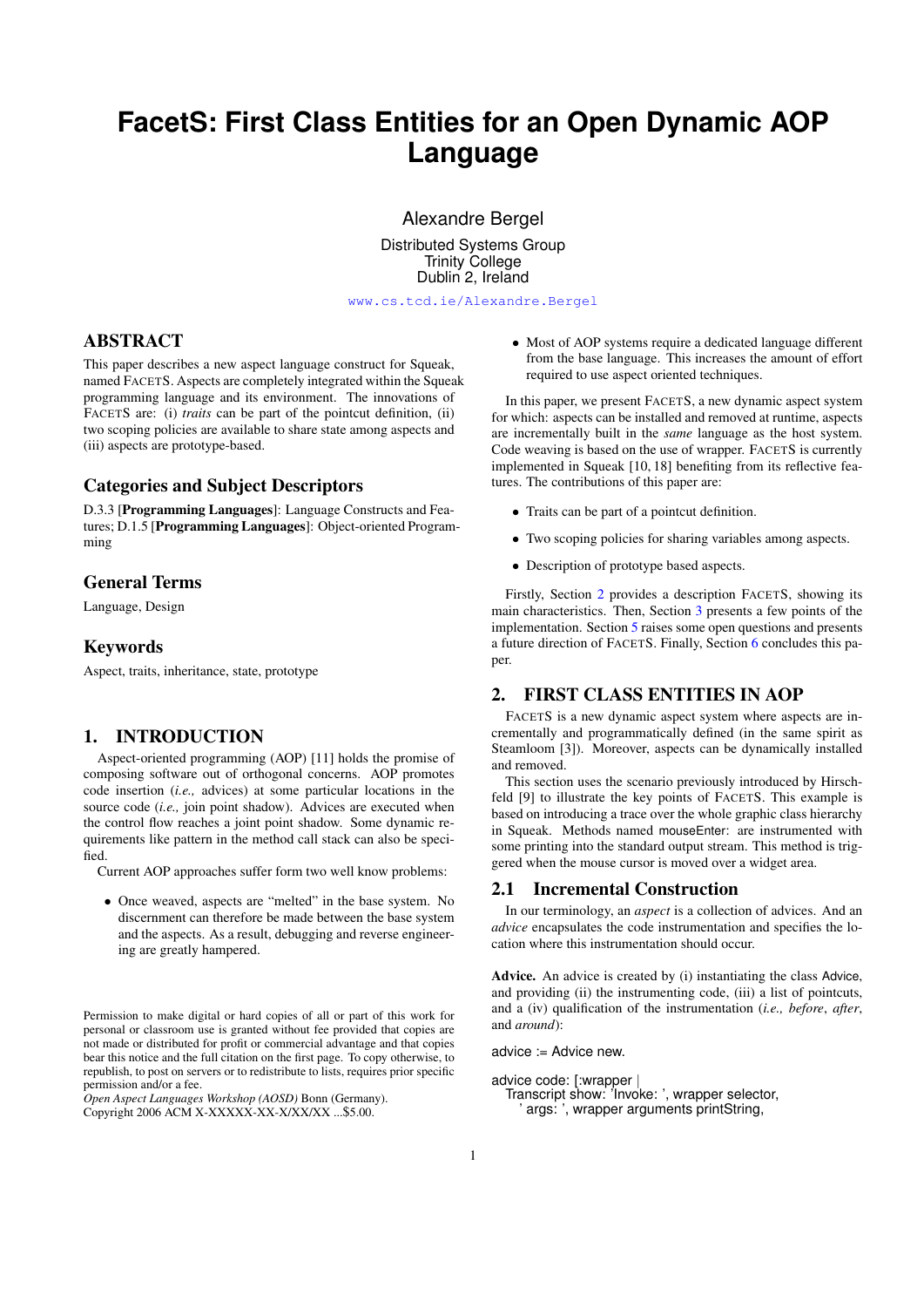' receiver: ', wrapper receiver printString ;cr].

advice addPointcut: [:behavior :method |

(behavior inheritsFrom: Morph) and:  $\int m = \text{H}$ mouseEnter:  $\left| \right|$ .

advice qualification: #before.

The code provided to the advice is a block (also considered as a function or a closure) which takes as parameter a wrapper containing runtime information for instance, the name of the invoked method (selector), the list of arguments (arguments) and the object receiver of the message (receiver).

Pointcut. A join point is an element of the language semantics that the aspect coordinates with. It traditionally identifies location within the source code of an application. A *pointcut* is a predicate used to identity join points.

In FACETS, a pointcut is represented as a function that takes as argument a behavior (*i.e.,* a class or a trait, discussed in Section [2.2\)](#page-1-0) and a method name (method), and returns whether this particular method is a join point or not. In the example above, the pointcut [:behavior :method | (behavior inheritsFrom: Morph) and: [ $m = #mouseEnter:$ ]] identifies subclasses of Morph (root of the graphical class hierarchy) for which the method mouseEnter: is defined. Note that in this version of FACETS variable access is not supported.

Classes in Squeak do not have constructor, but rather a method named initialize which is called when this class is instantiated. Object creation can therefore be advised by defining a pointcut for the method basicNew.

Several pointcuts can be added to an aspect. The corresponding advice is activated when one of the pointcuts is true. Note that the pointcut are static, meaning that they are evaluated at weaving time.

Aspect. Aspects are created by instantiating the class Aspect. Advices are then added to this instance. The advice described above is added into a new aspect:

#### aspect := Aspect new. aspect addAdvice: advice.

Once instantiated, an aspect can be freely installed and removed at runtime.

#### <span id="page-1-0"></span>2.2 Traits and Aspects

Traits are recognized for their potential in supporting better composition and reuse, hence their integration in newer versions of languages such as Perl 6, Squeak [10], Scala [16], Slate [17] and Fortress [6]. One important innovation of FACETS is to allow traits to be part of a pointcut definition.

Description of traits. The trait model is a new language construct proposed by Schärli et al. is an alternative to multiple inheritance [5]. Traits are essentially sets of methods that serve as the behavioral building block of classes and the primitive units of code reuse. Classes (and composite traits) are composed from a set of traits by specifying glue code which connects the traits together and accesses the necessary state. With this approach, classes retain their primary role as generators of instances, while traits are purely units of reuse. As with mixins, classes are organized in a single inheritance hierarchy, thus avoiding the key problems of multiple inheritance, but the incremental extensions which classes introduce to their superclasses are specified using one or more traits.

Pointcut designating traits. A pointcut is represented as a predicate taking a behaviour and a method name as parameters. This behaviour can either be a class or a trait. A trait can therefore be the subject of a join point definition. For instance, the following pointcut identifies the method named compile: in a trait used by the class Behavior:

```
advice addPointcut: [:behavior :method |
(behavior isTrait and:
  [ behavior users includes: Behavior ]) and:
    [ method == #compile: ]].
```
Defining an aspect on a trait makes the methods of this trait (*i.e.,* defined methods and methods obtained from a trait composition) which are wrapped with an advice. When a trait is used by some classes, aspects defined on this trait are then defined on the using classes. The flattening property of the traits is "A non-overridden method in a trait has the same semantics as if it were implemented directly in the class." A consequence of this property is that if some aspects are defined on a trait, these aspects are also defined on the class which use this trait.

Advice and traits. Dynamic information related to the advice activation is available to the code contained in an advice. This information is provided to the code contained in the advice by means of the wrapper. A wrapper understands the message receiver. The result of it is the instance of the current receiver, *i.e.,* an instance of a class or a subclass that uses a trait.

# 2.3 Dynamic Installation and Removal

An aspect can be installed and removed by simply invoking the methods install and remove on the instance which describes this aspect. For instance, aspect install instruments all the methods mouseEnter: defined in each subclass of the class Morph. In the case of a multi-threaded environment, it might occur that a method is under execution when it is instrumented. In this case, the instrumentation has effect only for future invocations.

In a similar way, aspects can be removed by simply invoking the method remove on an aspect: aspect remove uninstall the aspect. All the instrumentation of the methods mouseEnter: are removed. If an instrumentation is under execution while an aspect is removed, only future invocation will not invoke the instrumentation.

Installation of an aspect is done by sending either the message installOn: or install to the instance of an aspect. The method installOn: takes as argument a list of potential classes that this aspect can be applied to. The method install assumes that all the classes in the system may potentially be part of a pointcut definition.

#### 2.4 Properties

This section enumerates the properties of the FACETS aspect mechanism.

Global visibility. Whereas in Steamloom [3] an aspect can be thread local or instance specific, FACETS does not provide any scoping mechanism. Limiting the visibility of an aspect to a thread has the advantage of bounding the "responsibility" of aspect installation/removal only to the control flow orders it. In other words, the thread that installs/removes an aspect cannot impact other running threads. In FACETS, an aspect is globally visible, therefore installation and removal may affect the entire system.

Conflicts are forbidden. Composing aspects is a challenging task. Current approaches are based on specifying a proper order of aspect application [2] or various method instrumentation [12].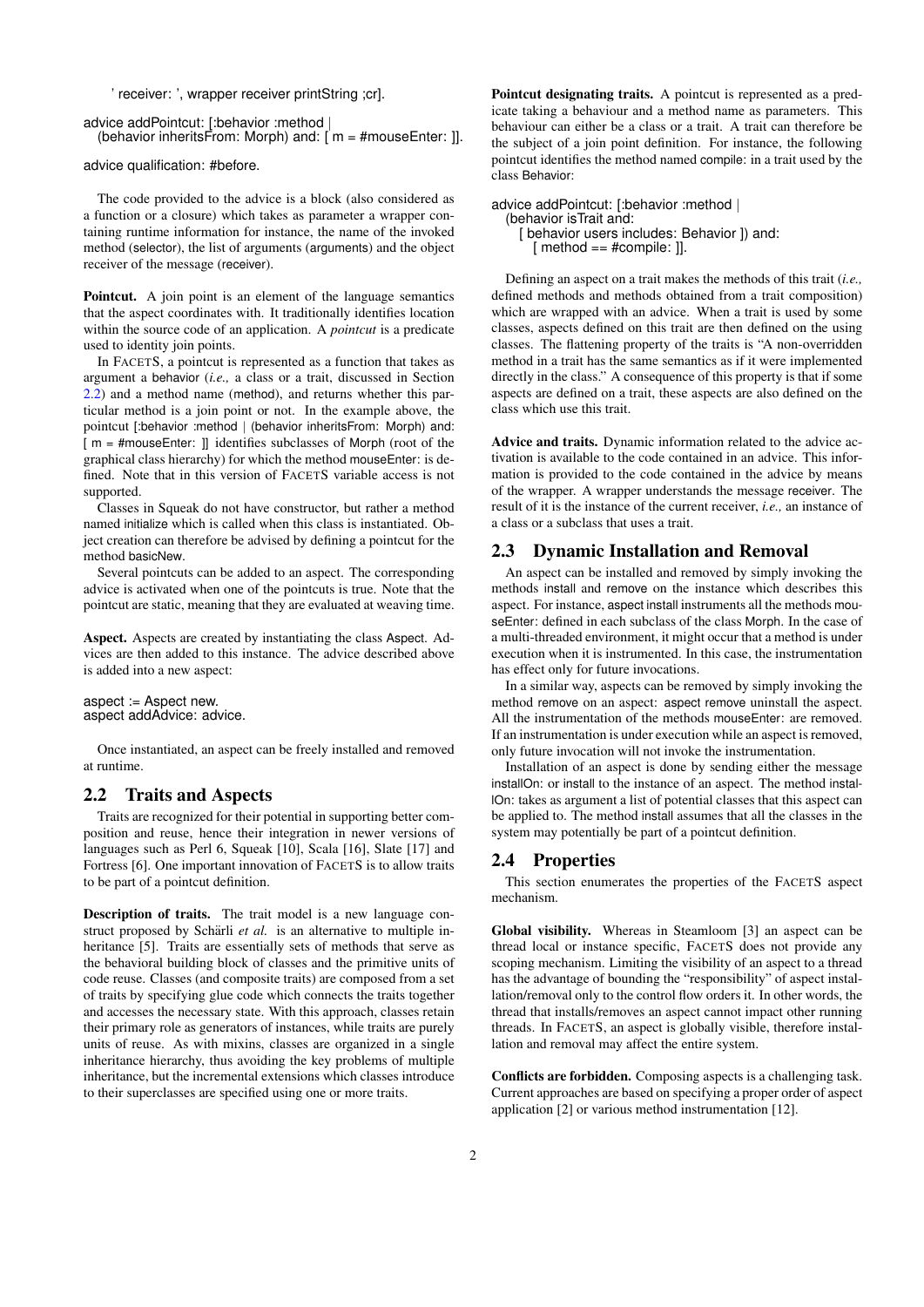In the current version of FACETS, we deliberately left conflicts management for future work. Currently, we forbid a method to be instrumented more than once.

Aspect at runtime. Most of current AOP approaches "melt" an aspect into the code at weave-time. Code analysis in software reverse engineering is therefore hampered because the base code is "polluted" with aspect code. FACETS tackles this issue by keeping aspects distinct from the base code (in terms of source code and bytecode). Aspects and base system can be independent of the subject for analysis, even after being weaved.

Unique language. Traditionally, AOP systems use a dedicated language to specify pointcuts and advices. Applying AOP techniques therefore necessitates the knowledge of a language different from one use to develop the base system. FACETS uses the same language, Squeak [18], to write aspects and applications. Aspects are instantiation of plain standard classes, and pointcuts are block structures (similar to Scheme's closure and Java's anonymous inner classes).

Application of aspects on classes which use traits. In most common implementation of aspects (*e.g.,* AspectJ [2]), an aspect *fully* defines *what* and *where* advices have to be applied to.

With FACETS, the user classes of this trait are not known when an aspect is defined on a trait. An aspect can later on be applied to a class by making this class use the trait. The responsibility of designing the location of an aspect is broadened.

Prototype-based aspect. In FACETS an aspect is defined as an instance of the class Aspect or one of subclass of Aspect. Because a class can define state (*i.e.,* instance variables), an aspect therefore encapsulates state that is accessible only to the advices contained in this aspect. Moreover, an aspect can be instantiated more than once in FACETS. As in Squeak a class can have *shared class variables*, variables can be shared among all the instance of a subclass of Aspect.

In FACETS, two scoping are available to share state: (i) *aspect instance scoped*, variables are shared among the advices of a particular aspect instance, and (ii) *aspect family scoped*, variables shared among instances of an aspect class (and its subclass).

This has to be put in contrast with AspectJ-like approaches where an aspect applies the singleton pattern [7]: with AspectJ, an aspect can be instantiated only once. It means that AspectJ supports only *aspect instance scope* to share variable.

## <span id="page-2-0"></span>3. IMPLEMENTATION

Contrary to AOP systems like AspectJ [2], FACETS does not use bytecode manipulation to instrument methods, but rather uses builtin reflective features of Squeak. The instrumentation or a method consists in generating a wrapper for it.

Most of structural elements of the object model are first class entities in Squeak: a class, a method and a method dictionary is accessible as any standard plain object. In Squeak, a *class* has, among some other attributes, a name, a superclass, and a reference to a method dictionary. The set of methods defined by a class is defined by a *method dictionary*. A method dictionary contains a list of associations  $\langle$  *methods name, compiled methods*  $\rangle$ . And finally, a *compiled method* is a list of bytecode, directly executable by the virtual machine. analysis and the second of the second of the second of the second of the second of the second of the compile and the compile of the compile of the compile of the compile of the compile of the second method. Name is a seco

In FACETS, a method instrumentation consists in generating a wrapper. This wrapper is inserted between the method dictionary



<span id="page-2-1"></span>Figure 1: The method **mouseEnter:** is instrumented.

Figure [1](#page-2-1) depicts the instrumentation of the method mouseEnter: on the class Morph. The wrapper containing a reference to the join point is inserted between the method dictionary and the compiled method. On sending the message mouseEnter: an instance of Morph invokes the wrapper. This instance has then the control on the message sent and can trigger the compiled method according to the join point. Note that this implementation is similar to the method wrapper [4]. The difference is

# 4. RELATED WORK

This section put FACETS in perspective compared to relevant works. FACETS is the only aspect mechanism to support traits, we therefore do not mention this difference for each enumerated work.

AspectS. The first AOP system designed for Squeak is AspectS [9]. AspectS and FACETS differ regarding the aspect construction. With AspectS a new aspect is created by subclassing the class Aspect. An advice is then associated with a method.

With FACETS, an aspect is created by instantiating the class Aspect and by providing pointcuts and advices. FACETS supports incremental definition of aspects.

Steamloom. Steamloom [3, 8] is a highly optimized extension of IBM's Jikes virtual machine supporting dynamic join points. Aspects can be dynamically deployed and removed according to three kinds of visibility: global, thread-local, and instance-local. Steamloom therefore implicitly supports a notion of context as a unit of computation (*i.e.,* thread) and as a structural runtime entity (*i.e.,* object). Incremental definition of aspects is also supported.

Steamloom mainly differs from FACETS in the implementation and the kind of pointcut supported . Steamloom necessitates a dedicated virtual machine, where FACETS runs on the classical Squeak VM. Moreover FACETS allows a trait to be part of the pointcut definition. An aspect is applicable to a trait and to a class.

Classpects. The AOP system Classpects [15] proposes a unification between classes and aspects. Each structural element (*i.e.,* aspect, join point, advice, ...) are first class entities. However, it does not provide any dynamic ability for installing and removing aspects at execution time.

Reflex. In the context of Java, Reflex [19] provides building blocks for facilitating the implementation of different aspect-oriented languages so that it is easier to experiment with new AOP concepts and languages, and it is also possible to compose aspects written in different AOP languages. It is built around a flexible intermediate model, derived from reflection, of (point)cuts, links, and metaobjects, to be used as an intermediate target for the implementation of aspect-oriented languages.

CaesarJ. Aspects, packages and classes are unified in CaesarJ [1]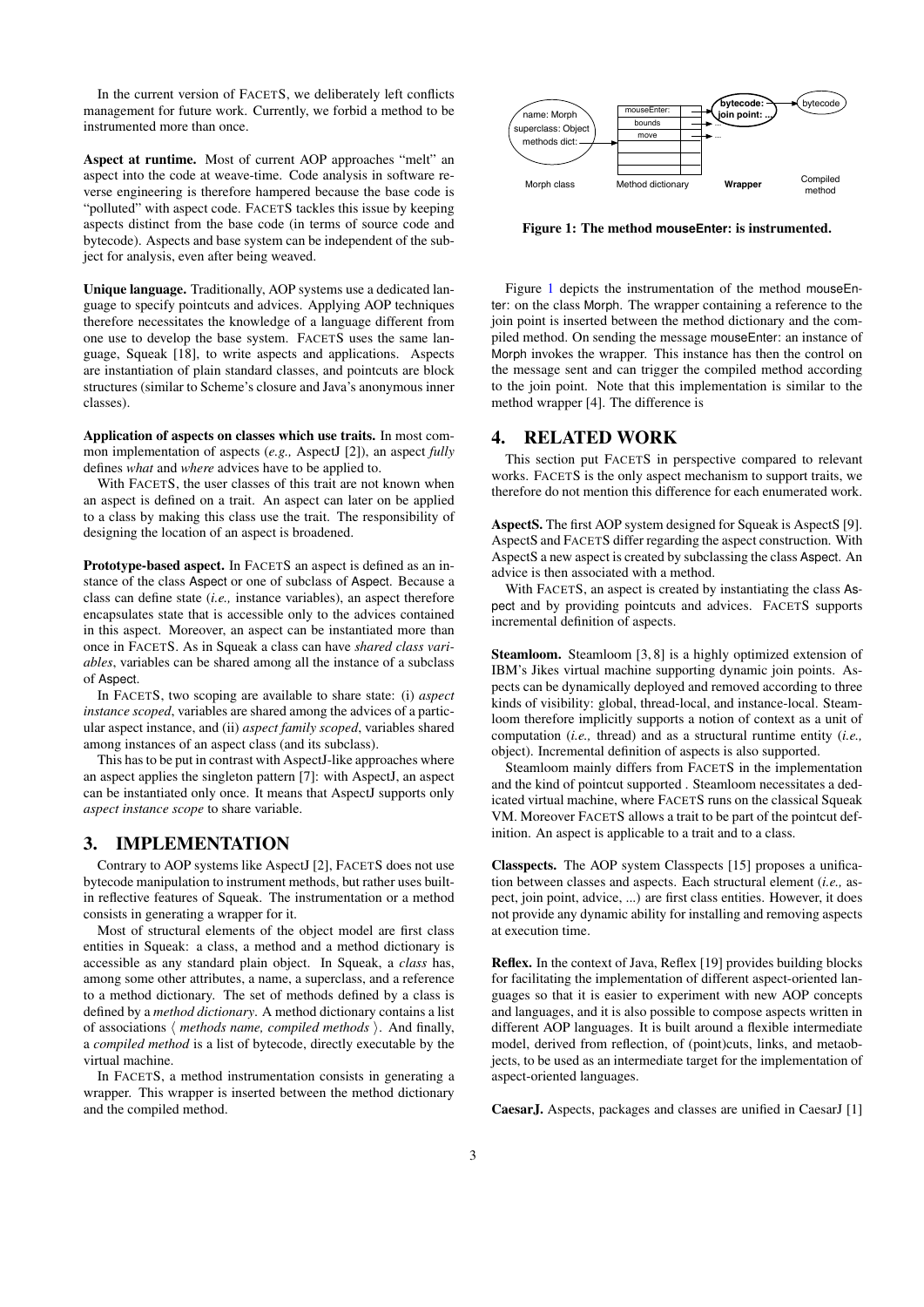under a single construct. Similar to Steamloom [3, 8], aspects deployment can either be global or thread local. An aspect can also be deployed and removed at runtime. CaesarJ does not provide first class entity pointcuts, therefore activation of an aspect is determined by join points (*i.e.,* a result of a pointcuts language expression).

# <span id="page-3-0"></span>5. FUTURE WORK AND FURTHER QUES-**TIONS**

The current version of FACETS described in this paper is an early prototype of a new vision for AOP. This section lists few relevant points to be discussed at the workshop.

Conflicts and aspects. Aspects in the term of AspectJ [2] cannot be used to define unanticipated changes. The main reason is the lack of efficient visibility policies. Aspects may conflict with each other, and aspects may conflict with the base system (*e.g.,* with the introduction mechanism of AspectJ).

Hyper/J [13] does a better job than AspectJ regarding conflict management. Applying an aspect (*i.e.,* a feature according to the Hyper/J terminology) creates a copy of the base system (named a *hypermodule*), leaving the original base system intact.

These issues are well know. Ostermann and Kniesel summarized these issues in their previous work [14]. Aspects are an excellent mechanism to define crosscutting concerns when these are foreseen, however they are poor when extensions with a well limited impact have to be defined.

Regarding this topic, some more general questions are: *What would a good visibility mechanism be for AOP? Why not avoid conflict instead of dealing with its resolution?*

Aspect based language kernel. As far as we are aware, none of the existing AOP languages place aspects at the core of their object model. Whereas classes and aspects have similarities [15], classes are not defined in term of aspects. Whereas Smalltalk, ObjVLisp, CLOS have a clean meta model, none of the aspect languages provide a clean kernel. *What would be an aspect based reflective kernel of a language ?*

# <span id="page-3-1"></span>6. CONCLUSION

This paper describes a new AOP systems for the Squeak programming language. By having as first class entities structural AOP elements like aspect, advice and pointcut, FACETS allows for (i) incremental definition of aspects, (ii) dynamic aspect installation and removal, (iii) non invasive weaving, leaving the base code intact and (iv) uses the same language to describe aspects and the base system. The current version of FACETS is available on [www.cs-](http://www.cs.tcd.ie/Alexandre.Bergel/FacetS.zip) [.tcd.ie/Alexandre.Bergel/FacetS.zip](http://www.cs.tcd.ie/Alexandre.Bergel/FacetS.zip) .

Current challenges are illustrated with some open questions regarding impact and visibility of aspects and also regarding an aspect based language kernel.

AOPD is a new methodology that brings better modularity into software. It also benefits from a deep knowledge within the scientific community. However it has little support from industries. One reason for this is that AOP is currently not placed at the heart of software development. This is exactly the goal of FACETS, making AOP closer to developer.

Acknowledgments. We gratefully acknowledge the financial support of the Science Foundation Ireland and Lero — the Irish Software Engineering Research Centre.

We also would like to thanks Serena Fritsch, Eamonn Dillon and Jenny Munnelly for their helpful readings and comments.

# 7. REFERENCES

- [1] I. Aracic, V. Gasiunas, M. Mezini, and K. Ostermann. An overview of caesarj. *Transactions on Aspect-Oriented Software Development*, 2006. To appear.
- [2] AspectJ home page. http://eclipse.org/aspectj/.
- [3] C. Bockisch, M. Haupt, M. Mezini, and K. Ostermann. Virtual machine support for dynamic join points. In *AOSD '04: Proceedings of the 3rd international conference on Aspect-oriented software development*, pages 83–92, New York, NY, USA, 2004. ACM Press.
- [4] J. Brant, B. Foote, R. Johnson, and D. Roberts. Wrappers to the Rescue. In *Proceedings ECOOP '98*, volume 1445 of *LNCS*, pages 396–417. Springer-Verlag, 1998. method wrappers.
- [5] S. Ducasse, O. Nierstrasz, N. Schärli, R. Wuyts, and A. Black. Traits: A mechanism for fine-grained reuse. *Transactions on Programming Languages and Systems*, Mar. 2006. To appear.
- [6] The fortress language specification. research.sun.com/projects/plrg/fortress0618.pdf.
- [7] E. Gamma, R. Helm, J. Vlissides, and R. E. Johnson. Design patterns: Abstraction and reuse of object-oriented design. In O. Nierstrasz, editor, *Proceedings ECOOP '93*, volume 707 of *LNCS*, pages 406–431, Kaiserslautern, Germany, July 1993. Springer-Verlag.
- [8] M. Haupt, M. Mezini, C. Bockisch, T. Dinkelaker, M. Eichberg, and M. Krebs. An execution layer for aspect-oriented programming languages. In *Proceedings VEE 2005*. ACM Press, June 2005.
- [9] R. Hirschfeld. AspectS Aspect-Oriented Programming with Squeak. In M. Aksit, M. Mezini, and R. Unland, editors, *Objects, Components, Architectures, Services, and Applications for a Networked World*, number 2591 in LNCS, pages 216–232. Springer, 2003.
- [10] D. Ingalls, T. Kaehler, J. Maloney, S. Wallace, and A. Kay. Back to the future: The story of Squeak, A practical Smalltalk written in itself. In *Proceedings OOPSLA '97, ACM SIGPLAN Notices*, pages 318–326. ACM Press, Nov. 1997.
- [11] G. Kiczales. Aspect-oriented programming: A position paper from the Xerox PARC aspect-oriented programming project. In M. Muehlhauser, editor, *Special Issues in Object-Oriented Programming*. Dpunkt Verlag, 1996.
- [12] I. Nagy, L. Bergmans, and M. Aksit. Composing aspects at shared join points. In A. P. Robert Hirschfeld, Ryszard Kowalczyk and M. Weske, editors, *Proceedings of International Conference NetObjectDays, NODe2005*, volume P-69 of *Lecture Notes in Informatics*, Erfurt, Germany, Sept. 005. Gesellschaft für Informatik (GI).
- [13] H. Ossher and P. Tarr. Hyper/J: multi-dimensional separation of concerns for Java. In *Proceedings of the 22nd international conference on Software engineering*, pages 734–737. ACM Press, 2000.
- [14] K. Ostermann and G. Kniesel. Independent extensibility an open challenge for aspectj and hyper/j. In *Proceedings of Aspects and Dimensions of Concern Workshop*, 2000.
- [15] H. Rajan and K. J. Sullivan. Classpects: Unifying aspectsand object-oriented language design. In *Proceedings*